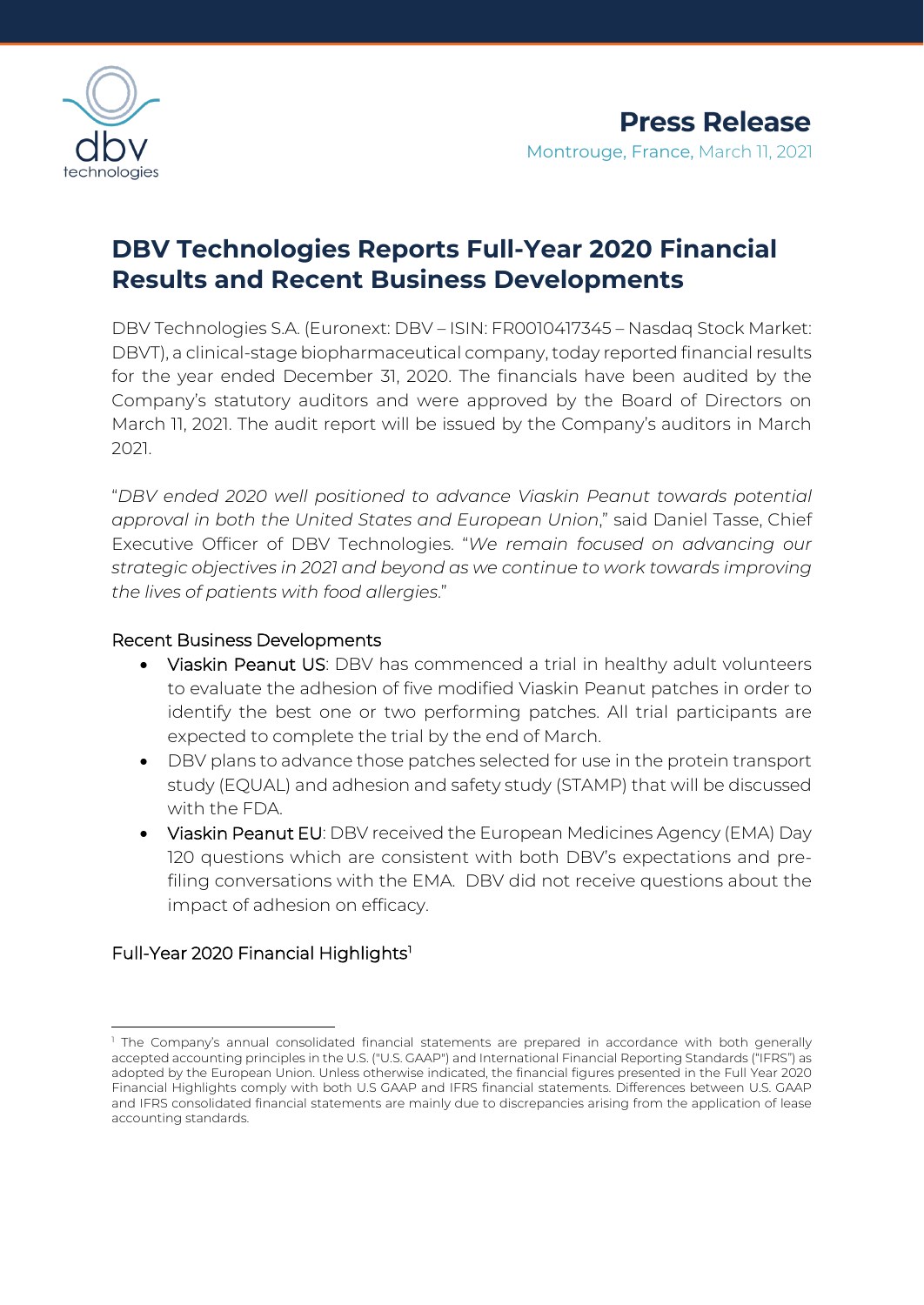

- Cash & Cash Equivalents: cash and cash equivalents as of December 31, 2020 were \$196.4 million, compared to \$193.3 million as of December 31, 2019. In 2020, cash used in operating activities was \$(165.6) million under U.S. GAAP and \$(160.9) million under IFRS and cash flows used in investment activities were \$(2.9) million. Cash from financing activities were \$149.5 million under U.S. GAAP and \$144.8 million under IFRS, including \$150.0 million received in connection with DBV's follow-on public offering of its securities in the first quarter of 2020. Based on its current assumptions, DBV expects that its current cash and cash equivalents, will support its operations until the second half of 2022.
- Operating Income: operating income was \$11.3 million in 2020, compared to \$14.7 million in 2019, a decrease of 23.3%. In both 2020 and 2019, operating income was primarily generated from DBV's Research Tax Credit (French Crédit Impôt Recherche, or CIR) and from revenue recognized by DBV under its collaboration agreement with Nestlé Health Science.
- Operating Expenses: operating expenses for the year ended December 31, 2020, were \$170.1 million under U.S. GAAP and \$168.9 million under IFRS, compared to \$185.7 million under U.S. GAAP and \$185.1 million under IFRS for the year ended December 31, 2019. Excluding restructuring costs discussed below, operating expenses for the year ended December 31, 2020 were \$146.6 million under U.S. GAAP and \$145.9 million under IFRS. The overall decrease in operating expenses, excluding restructuring costs, was primarily due to the budget discipline measures taken by DBV, in particular the decrease in personnel expenses, which is directly related to the workforce reduction DBV implemented during its global restructuring plan. As a result of the ongoing COVID-19 pandemic, DBV also experienced decrease in other expenses, in particular tradeshows and travel expenses.
- Restructuring Costs: restructuring costs, related to DBV's global restructuring plan announced on June 26, 2020, were \$23.6 million under U.S. GAAP and \$23.0 million under IFRS for the year ended December 31, 2020, which costs include severance-related expenses, restructuring-related consulting and legal fees and expenses related to impairment of facilities and rights of use assets. DBV expects that the global restructuring plan, which includes significant headcount reductions that DBV anticipates completing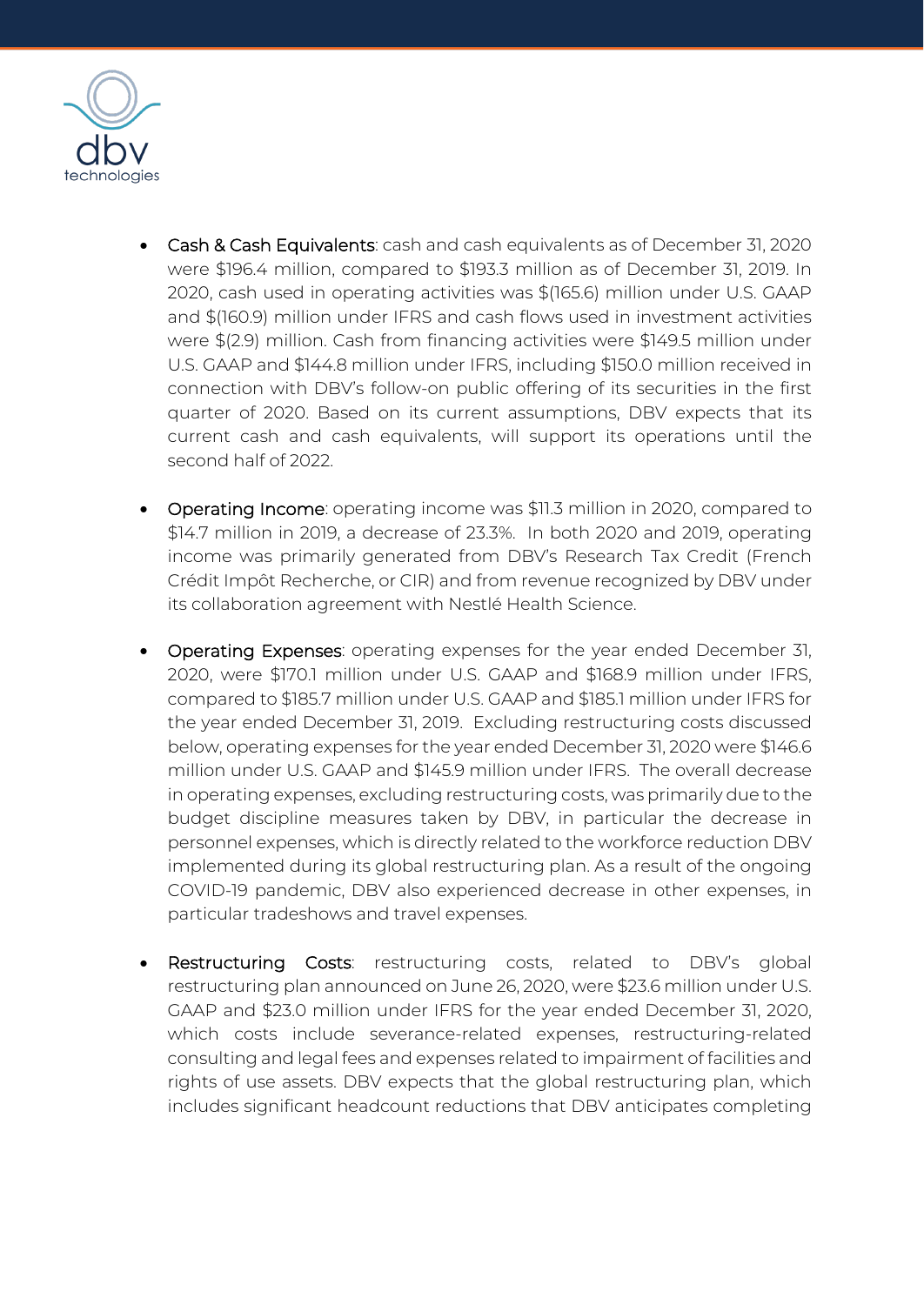

by the end of the first quarter of 2021, will result in a remaining global team of 90 individuals. DBV had no restructuring costs in 2019.

• Net Loss: Under U.S. GAAP net loss was \$(159.6) million for the year ended December 31, 2020, compared to \$(172.0) million for the year ended December 31, 2019. Net loss per share (based on the weighted average number of shares outstanding over the period) was \$(2.95) and \$(4.65) for the years ended December 31, 2020 and 2019, respectively. Under IFRS, net loss was \$(159.4) and \$(172.5) million for the years ended December 31, 2020 and 2019, respectively, and net loss per share was \$(2.95) and \$(4.66) for the years ended December 31, 2020 and 2019, respectively.

DBV will host a conference call and live audio webcast on Thursday, March 11, 2021, at 5:00 p.m. ET/11:00 p.m. CET to discuss financial results for the year ended December 31, 2020 and to provide a general corporate update on the status of Viaskin Peanut in the US and EU.

This call is accessible via the below teleconferencing numbers, followed by the reference ID: 50114481.

- United States: (866) 866-1333
- Canada: (866) 215-5508
- United Kingdom: 0808 238 9578
- France: 0805 102 604

A live webcast of the call will be available on the Investors & Media section of the Company's website: [https://www.dbv-technologies.com/investor-relations/.](https://www.dbv-technologies.com/investor-relations/) A replay of the presentation will also be available on DBV's website after the event.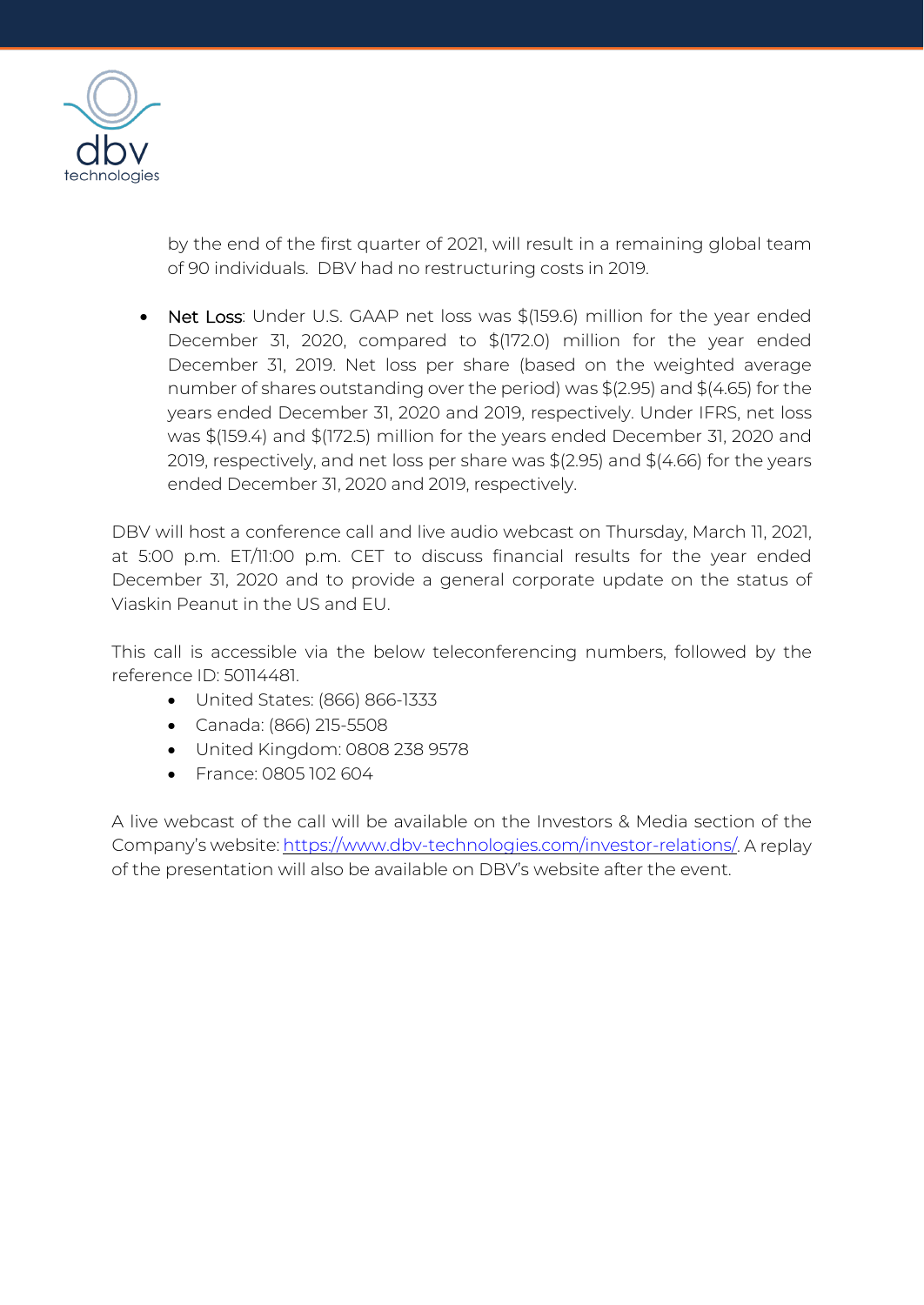

### CONDENSED STATEMENT OF CONSOLIDATED FINANCIAL POSITION (unaudited) (\$ in thousands)

|                                                     |    | U.S. GAAP <sup>2</sup><br>December 31, |                      |    | IFRS as adopted by $EU^3$<br>December 31, |  |                      |  |
|-----------------------------------------------------|----|----------------------------------------|----------------------|----|-------------------------------------------|--|----------------------|--|
|                                                     |    |                                        |                      |    |                                           |  |                      |  |
|                                                     |    | 2020                                   | 2019                 |    | 2020                                      |  | 2019                 |  |
| <b>Assets</b><br>of which cash and cash equivalents | \$ | 272.246 \$<br>196,352                  | 271.725<br>193,255   | \$ | 272.019 \$<br>196,352                     |  | 271,273<br>193,255   |  |
| <b>Liabilities</b>                                  |    | 66.754                                 | 78,539               |    | 66.754                                    |  | 78,539               |  |
| <b>Shareholders' equity</b><br>of which net result  | \$ | 205.491 \$<br>(159,555)                | 193.186<br>(172,011) | S  | 205,265 \$<br>(159,374)                   |  | 192,734<br>(172,469) |  |

### CONDENSED STATEMENT OF CONSOLIDATED OPERATIONS (unaudited)

(\$ in thousands, except per share data)

|                                                                  |    | U.S. GAAP <sup>2</sup> |    |            | IFRS as adopted by EU3 |                |            |
|------------------------------------------------------------------|----|------------------------|----|------------|------------------------|----------------|------------|
|                                                                  |    | December 31,           |    |            | December 31,           |                |            |
|                                                                  |    | 2020                   |    | 2019       | 2020                   |                | 2019       |
| Revenue                                                          | \$ | 11,276 $$$             |    | 14,708     | \$<br>11,276 $$$       |                | 14,708     |
| <b>Operating expenses:</b>                                       |    |                        |    |            |                        |                |            |
| Research and development expenses                                |    | (101,607)              |    | (115,103)  | (101,157)              |                | (114, 663) |
| Sales & marketing expenses                                       |    | (9,879)                |    | (21,560)   | (9,674)                |                | (21, 438)  |
| General & administrative expenses                                |    | (35,081)               |    | (49,068)   | (35,109)               |                | (48,954)   |
| Restructuring expenses                                           |    | (23,552)               |    |            | (22,994)               |                |            |
| <b>Total Operating expenses</b>                                  |    | (170, 118)             |    | (185, 731) | (168, 934)             |                | (185, 055) |
| Financial (Expenses)                                             |    | (724)                  |    | (378)      | (1,726)                |                | (1,512)    |
| Income tax                                                       |    | 10                     |    | (610)      | 10                     |                | (610)      |
| Net (loss)                                                       | £. | (159, 555)             | \$ | (172, 011) | (159, 374)             | $\mathfrak{F}$ | (172, 469) |
| Basic/diluted Net loss per share<br>attributable to shareholders | \$ | $(2.95)$ \$            |    | (4.65)     | \$<br>$(2.95)$ \$      |                | (4.66)     |

<span id="page-3-0"></span><sup>2</sup> Unaudited financial statements prepared in accordance with generally accepted accounting principles in the U.S. ("U.S. GAAP").

<span id="page-3-1"></span> $^3$  Unaudited financial statements prepared in accordance with International Financial Reporting Standards ("IFRS") as adopted by the European Union.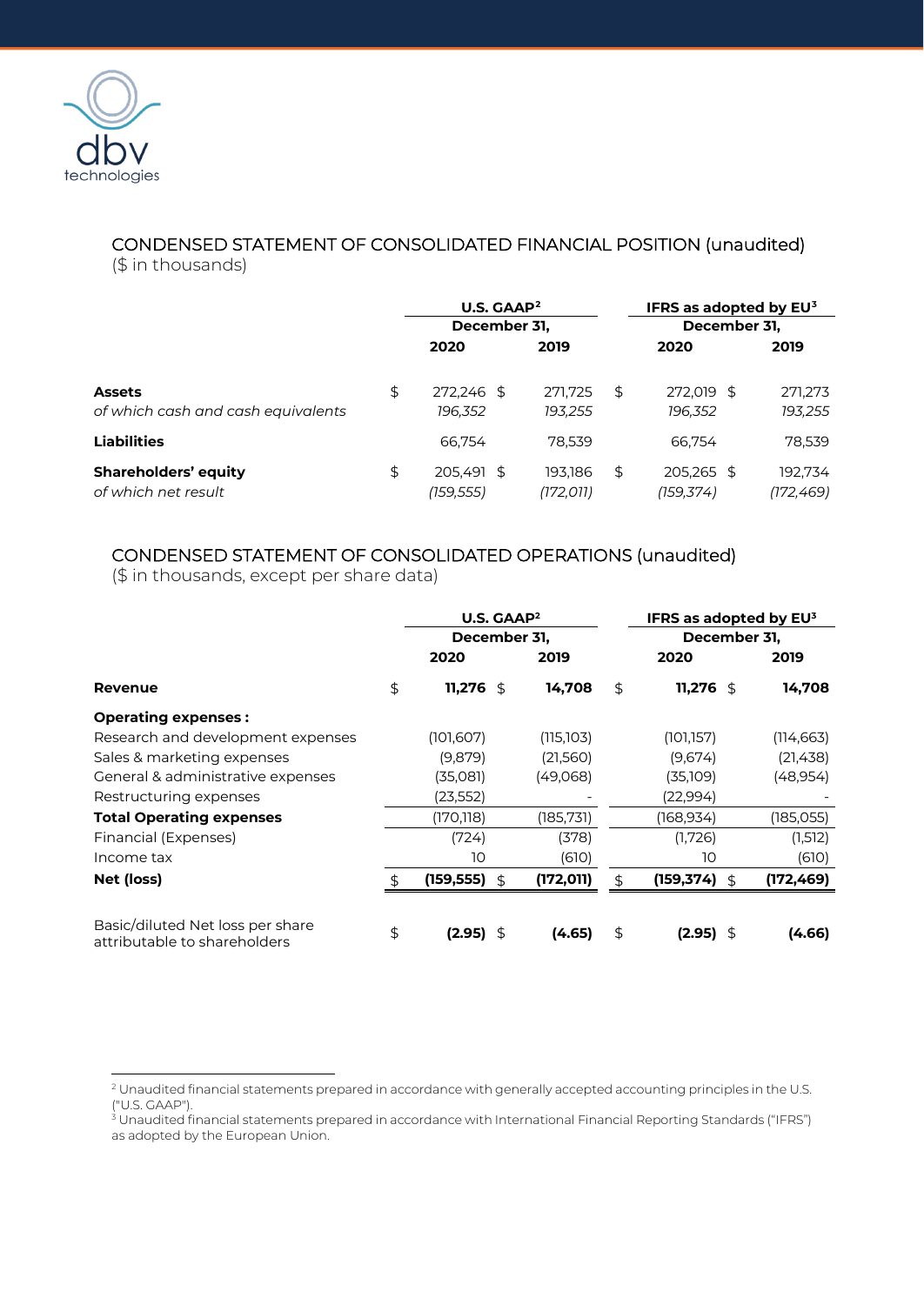

# CONDENSED STATEMENT OF CONSOLIDATED CASH FLOW (unaudited)

(\$ in thousands)

|                                                                 |    | U.S. GAAP <sup>4</sup><br>December 31, |            |    | IFRS as adopted by EU <sup>5</sup> |            |  |
|-----------------------------------------------------------------|----|----------------------------------------|------------|----|------------------------------------|------------|--|
|                                                                 |    |                                        |            |    | December 31,                       |            |  |
|                                                                 |    | 2020                                   | 2019       |    | 2020                               | 2019       |  |
| Net cash flow used in operating<br>activities                   | \$ | $(165,607)$ \$                         | (148, 347) | \$ | (160, 892)<br>\$                   | (143, 885) |  |
| Net cash flows used in investing<br>activities                  |    | (2,865)                                | (5,662)    |    | (2,865)                            | (5,662)    |  |
| Net cash flows provided by financing<br>activities              |    | 149.548                                | 207.578    |    | 144,837                            | 203,116    |  |
| Net (decrease) / increase in cash and<br>cash equivalents       |    | (18, 925)                              | 53,569     |    | (18,920)                           | 53,569     |  |
| Net cash and cash equivalents at the<br>beginning of the period |    | 193,255                                | 140,572    |    | 193,255                            | 140,572    |  |
| Effect of exchange rate changes on cash<br>and cash equivalents |    | 22,022                                 | (886)      |    | 22,017                             | (886)      |  |
| Net cash and cash equivalents at the<br>end of the period       | \$ | 196,352 \$                             | 193,255    | \$ | 196,352\$                          | 193,255    |  |

### About DBV Technologies

DBV Technologies is developing Viaskin™, an investigational proprietary technology platform with broad potential applications in immunotherapy. Viaskin is based on epicutaneous immunotherapy, or EPIT™, DBV's method of delivering biologically active compounds to the immune system through intact skin. With this new class of non-invasive product candidates, the Company is dedicated to safely transforming the care of food allergic patients. DBV's food allergies programs include ongoing clinical trials of Viaskin Peanut. DBV Technologies has global headquarters in Montrouge, France and offices in Bagneux, France, and North American operations in Summit, NJ and New York, NY. The Company's ordinary shares are traded on segment B of Euronext Paris (Ticker: DBV, ISIN code: FR0010417345), and the Company's ADSs (each representing one-half of one ordinary share) are traded on the Nasdaq Global Select Market (Ticker: DBVT).

## Forward Looking Statements

<span id="page-4-0"></span><sup>4</sup> Unaudited financial statements prepared in accordance with generally accepted accounting principles in the U.S. ("U.S. GAAP").

<span id="page-4-1"></span> $^{\rm 5}$ Unaudited financial statements prepared in accordance with International Financial Reporting Standards ("IFRS") as adopted by the European Union.